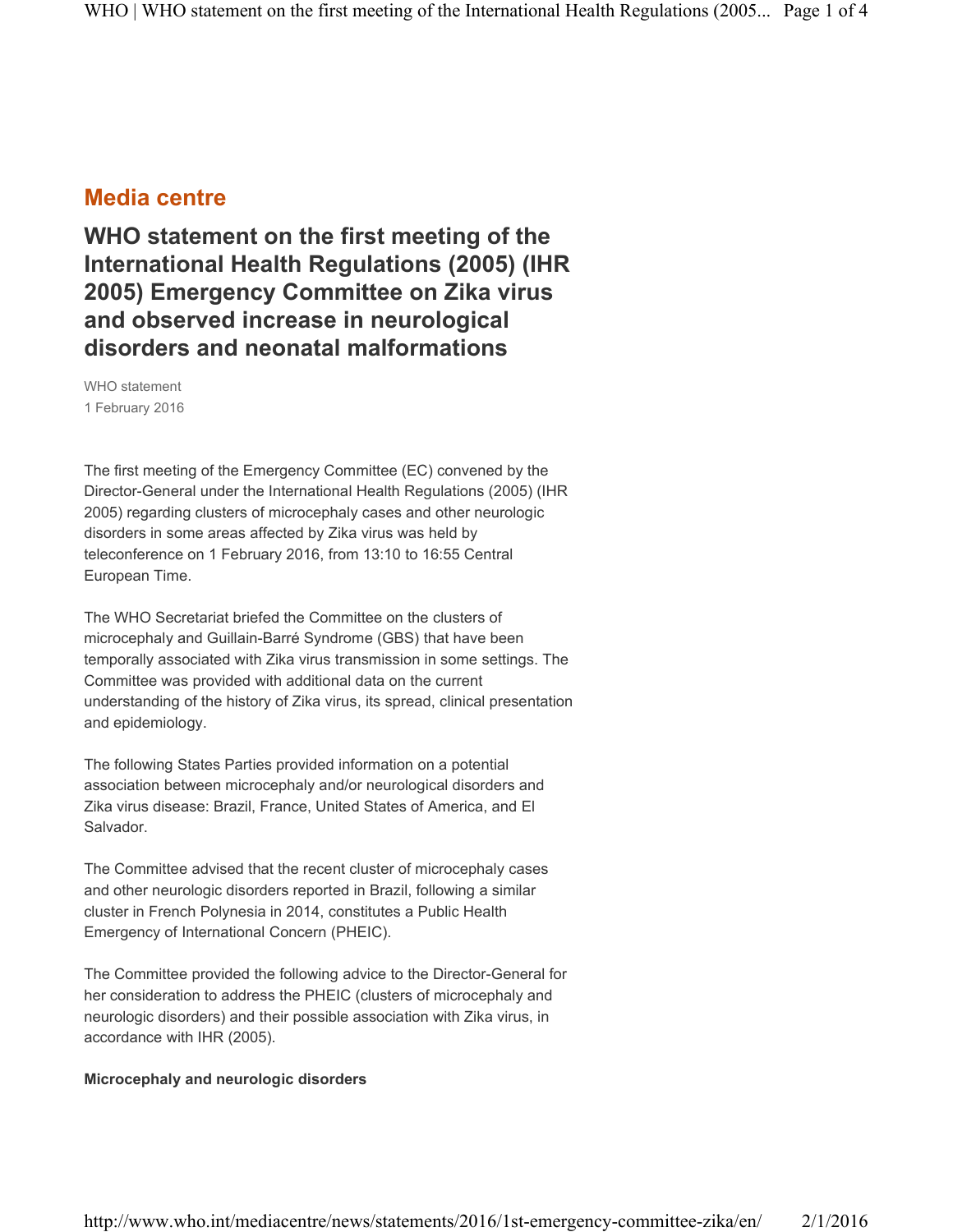- Surveillance for microcephaly and GBS should be standardized and enhanced, particularly in areas of known Zika virus transmission and areas at risk of such transmission.
- Research into the etiology of new clusters of microcephaly and neurologic disorders should be intensified to determine whether there is a causative link to Zika virus and/or other factors or co-factors.

As these clusters have occurred in areas newly infected with Zika virus, and in keeping with good public health practice and the absence of another explanation for these clusters, the Committee highlights the importance of aggressive measures to reduce infection with Zika virus, particularly among pregnant women and women of childbearing age.

## **As a precautionary measure, the Committee made the following additional recommendations:**

### **Zika virus transmission**

- Surveillance for Zika virus infection should be enhanced, with the dissemination of standard case definitions and diagnostics to at-risk areas.
- The development of new diagnostics for Zika virus infection should be prioritized to facilitate surveillance and control measures.
- Risk communications should be enhanced in countries with Zika virus transmission to address population concerns, enhance community engagement, improve reporting, and ensure application of vector control and personal protective measures.
- Vector control measures and appropriate personal protective measures should be aggressively promoted and implemented to reduce the risk of exposure to Zika virus.
- Attention should be given to ensuring women of childbearing age and particularly pregnant women have the necessary information and materials to reduce risk of exposure.
- Pregnant women who have been exposed to Zika virus should be counselled and followed for birth outcomes based on the best available information and national practice and policies.

### **Longer-term measures**

- Appropriate research and development efforts should be intensified for Zika virus vaccines, therapeutics and diagnostics.
- In areas of known Zika virus transmission health services should be prepared for potential increases in neurological syndromes and/or congenital malformations.

## **Travel measures**

- There should be no restrictions on travel or trade with countries, areas and/or territories with Zika virus transmission.
- Travellers to areas with Zika virus transmission should be provided with up to date advice on potential risks and appropriate measures to reduce the possibility of exposure to mosquito bites.
- Standard WHO recommendations regarding disinsection of aircraft and airports should be implemented.

## **Data sharing**